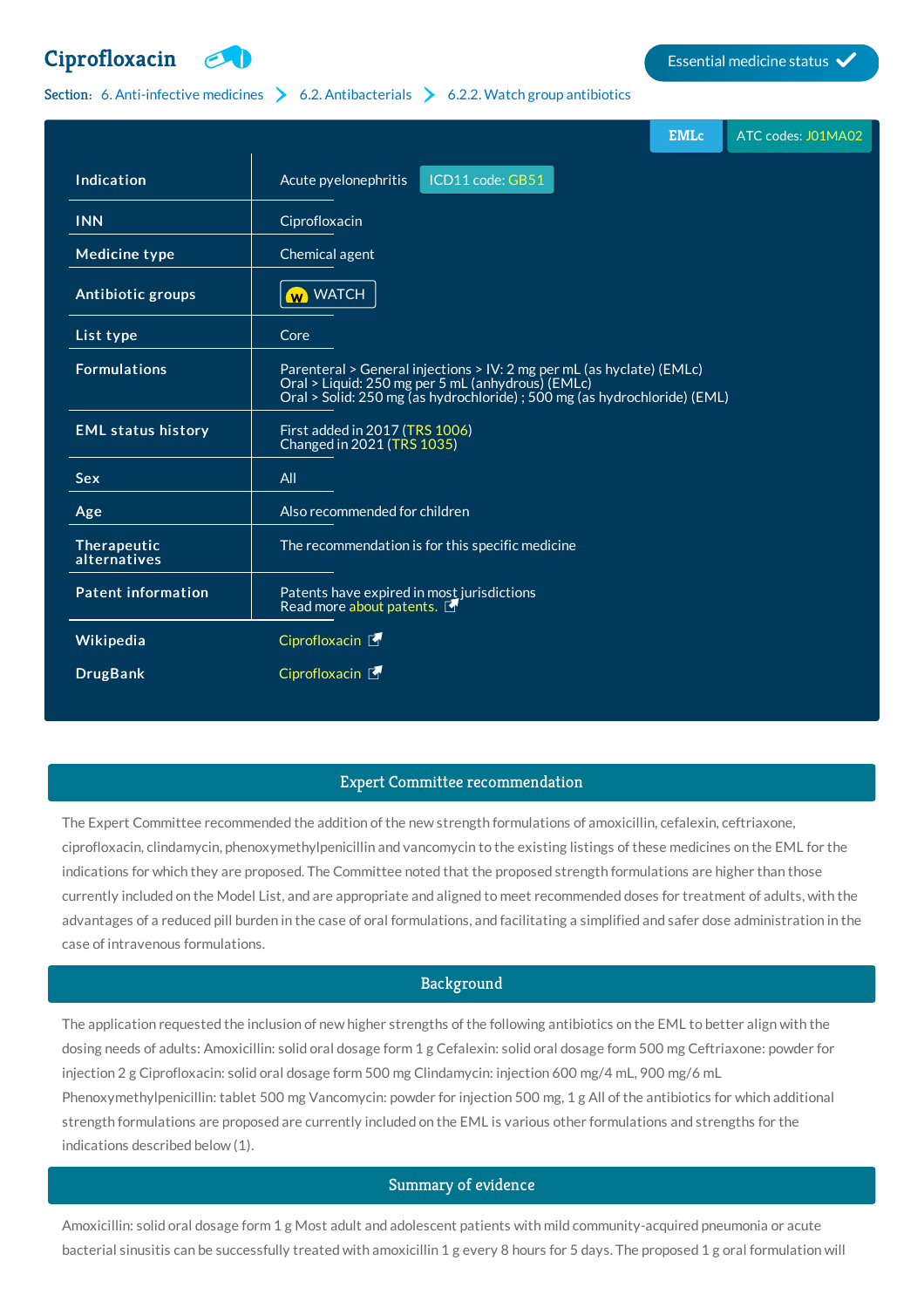allow for a reduced pill burden to complete the course of treatment compared with the currently listed 500 mg strength formulation, and should facilitate adherence to treatment. Cefalexin: solid oral dosage form 500 mg Most adult patients diagnosed with exacerbations of chronic obstructive pulmonary disease, can be successfully treated with cefalexin 500 mg every 12 hours for 5 days. For bacterial pharyngitis and mild skin and soft tissue infections, most adult and adolescent patients can be successfully treated with cefalexin 500 mg every 8 hours for 5 days. The proposed 500 mg oral formulation will allow for a reduced pill burden to complete a course of treatment compared with the currently listed 250 mg strength formulation, and should facilitate adherence to treatment. Ceftriaxone: powder for injection 2 g This higher strength formulation is preferable for the treatment of certain infections because it maximizes the chances of bacterial eradication in order to achieve clinical success. For example, in the case of acute bacterial meningitis, a ceftriaxone dose of 2 g every 12 hours is needed to achieve adequate concentrations of the drug in the central nervous system. The recommended duration of treatment is 10 days. For adult patients with hospital-acquired pneumonia and no risk factors for multidrug-resistant infections, ceftriaxone 2 g a day for 7 days is a recommended treatment regimen. For complicated intra-abdominal infections, ceftriaxone 2 g per day for 5 days (in combination with metronidazole) is a recommended treatment in cases where extended-spectrum beta-lactamase strains are not suspected. For severe cases of enteric fever, if ceftriaxone is used, a dose of 2 g per day for 10 days is recommended. Ciprofloxacin: solid oral dosage form 500 mg The proposed higher strength formulation will benefit adult and adolescent patients prescribed ciprofloxacin for infections including acute invasive bacterial diarrhoea, cholera, complicated intra-abdominal infections, enteric fever, low-risk febrile neutropenia and upper urinary tract infections. Treatment regimens recommend ciprofloxacin doses of 500 mg every 12 hours for 3, 5 or 7 days, depending on the indication or, in the case of cholera, a single dose of 1 g. The proposed 500 mg oral formulation will allow for a reduced pill burden to complete the course of treatment compared with the currently listed 250 mg strength formulation, and should facilitate adherence to treatment. Clindamycin: injection 600 mg/4 mL, 900 mg/6 mL The higher strength formulations of clindamycin are preferable for the treatment of bone and joint infections to maximize the chance of bacterial eradication in order to achieve clinical success. For adults and adolescents diagnosed with osteomyelitis, clindamycin is an acceptable treatment option when methicillin-resistant Staphylococcus aureus (MRSA) is suspected or confirmed when antimicrobial susceptibility of MRSA to clindamycin is proven or likely. Intravenous clindamycin at a dose of 600 mg every 8 hours for 4–6 weeks is a recommended dosage regimen in most cases. Clindamycin may also be used in patients allergic to penicillin. Phenoxymethylpenicillin: solid oral dosage form 500 mg Most adult and adolescent patients with mild community-acquired pneumonia, bacterial pharyngitis or dental infections can be successfully treated with phenoxymethylpenicillin 500 mg every 6 hours for 5 days; however, a longer treatment duration may be recommended in some circumstances. The proposed 500 mg strength oral formulation will allow for a reduced pill burden to complete the course of treatment compared with the currently listed 250 mg strength formulation and should facilitate adherence to treatment. Vancomycin: powder for injection 500 mg, 1 g For adult and adolescent patients with high-risk febrile neutropenia when MRSA infection is suspected, weight-based dosing of vancomycin is recommended (15–20 mg/kg every 12 hours). The 500 mg and 1 g strength formulations will allow for the achievement of recommended dose using fewer vials, compared with the currently listed 250 mg strength.

#### Committee considerations

All proposed formulations are approved by several regulatory agencies including the US Food and Drug Administration and European Medicines Agency, and are available in most countries.



**SEVERE**